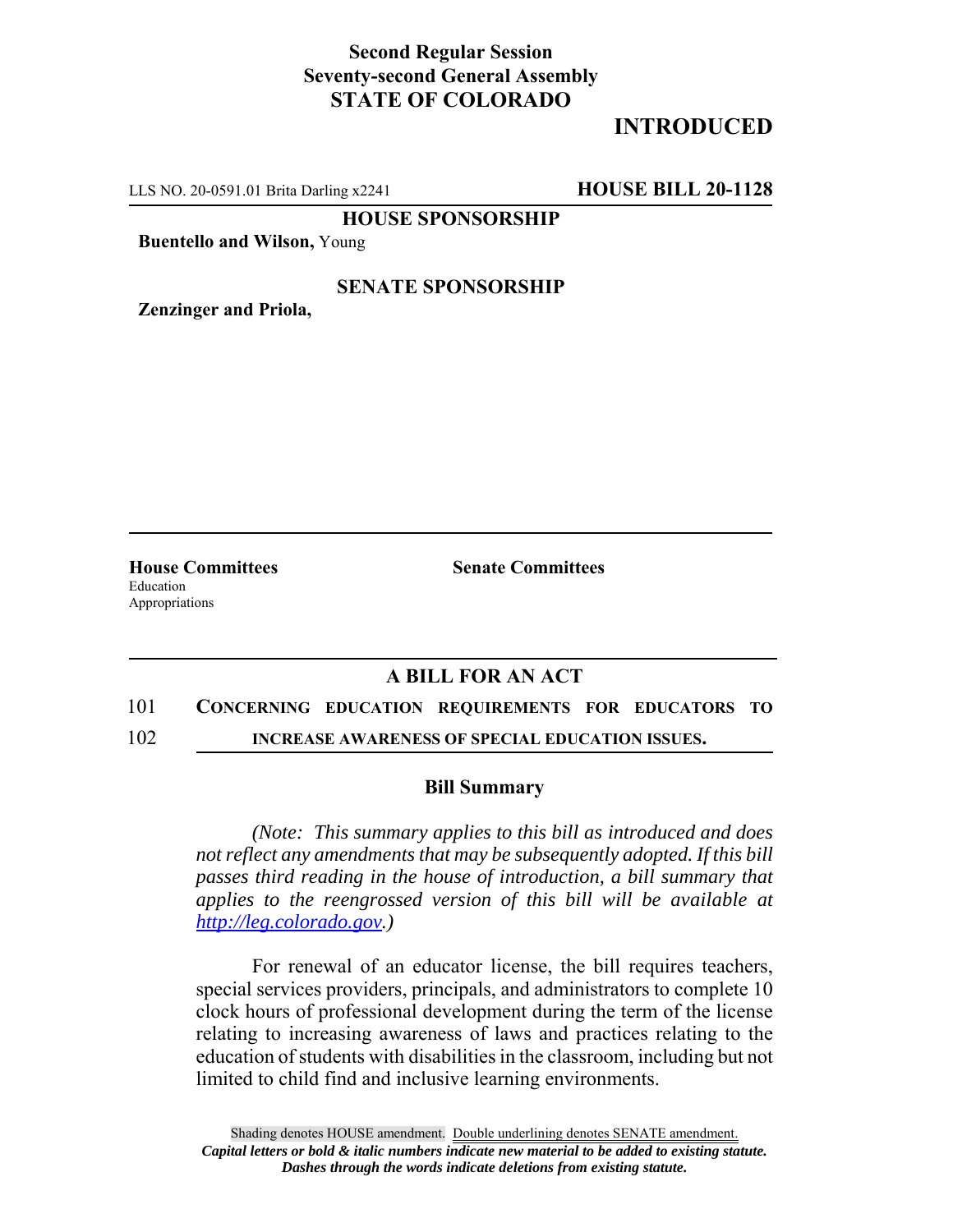The bill also requires each educator preparation program, alternative teacher program, and alternative principal preparation program to include course work that provides educator candidates or alternative teacher or principals with an overview of federal laws relating to the education of students with disabilities, individualized education programs, and child find and that teaches educators effective special education classroom practices, including but not limited to inclusive learning environments.

*Be it enacted by the General Assembly of the State of Colorado:*

# **SECTION 1. Legislative declaration.** (1) The general assembly hereby finds that:

 (a) Every student needing special education services in kindergarten through twelfth grade is covered by the "Individuals with Disabilities Education Act", 20 U.S.C. sec. 1400 et seq., as amended, and its implementing regulations, 34 CFR 300. This federal law states that every child with a disability is entitled to a free and appropriate education, with special education services delivered in the least restrictive environment possible, and must be provided with specially designed instruction according to the student's individualized education program (IEP).

 (b) Inclusive classroom environments where students with special needs are included in general education classrooms benefit students both with and without disabilities;

 (c) Despite federal and state guidelines making sure special education students get a proper education, many students with disabilities and their families are being left behind in Colorado;

 (d) In 2018, less than ten percent of students who had an IEP were meeting grade level expectations in grades three through eight, and less 21 than sixty percent of students identified with a disability graduate high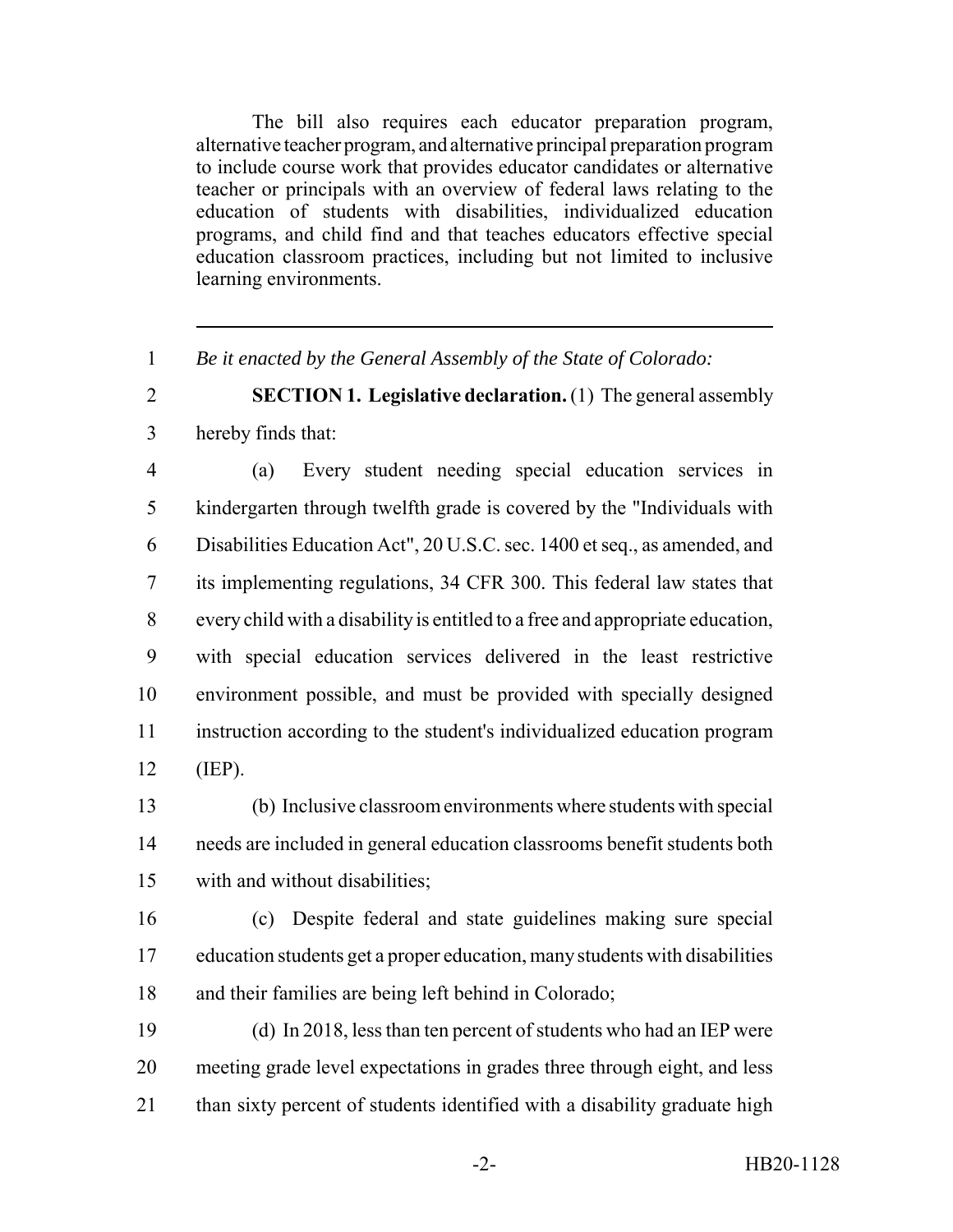school in four years;

- (e) Moreover, thirty-three percent of all students who have been suspended in kindergarten through second grade had an IEP; and
- (f) Educator preparation programs in Colorado are not required to prepare teacher and administrator candidates on special education laws and regulations, creating great variability among educators on the knowledge of federal and state laws regarding special education and best practices for inclusive classrooms.

 (2) Therefore, the general assembly declares that teachers, special services providers, principals, and administrators should be aware of special education laws and requirements and effective special education practices, including but not limited to inclusive learning environments, as part of the professional development requirements for renewal of educator licenses, and that the teaching of special education laws and effective special education practices should be required for all students in Colorado's educator preparation programs.

 **SECTION 2.** In Colorado Revised Statutes, 22-60.5-110, **amend** 18 (3)(b) introductory portion,  $(3)(b.5)$ ,  $(3)(c)(X)$ , and  $(3)(c)(XI)$ ; and **add** 19 (3)(b.7) and (3)(c)(XII) as follows:

 **22-60.5-110. Renewal of licenses.** (3) (b) A professional licensee shall complete such ongoing professional development within the period of time for which such professional license is valid. Such professional development may include, but need not be limited to, in-service education programs, including programs concerning juvenile mental health issues 25 and the awareness and prevention of youth suicide; and training in preventing, identifying, and responding to child sexual abuse and assault; AND LAWS AND PRACTICES RELATING TO THE EDUCATION OF STUDENTS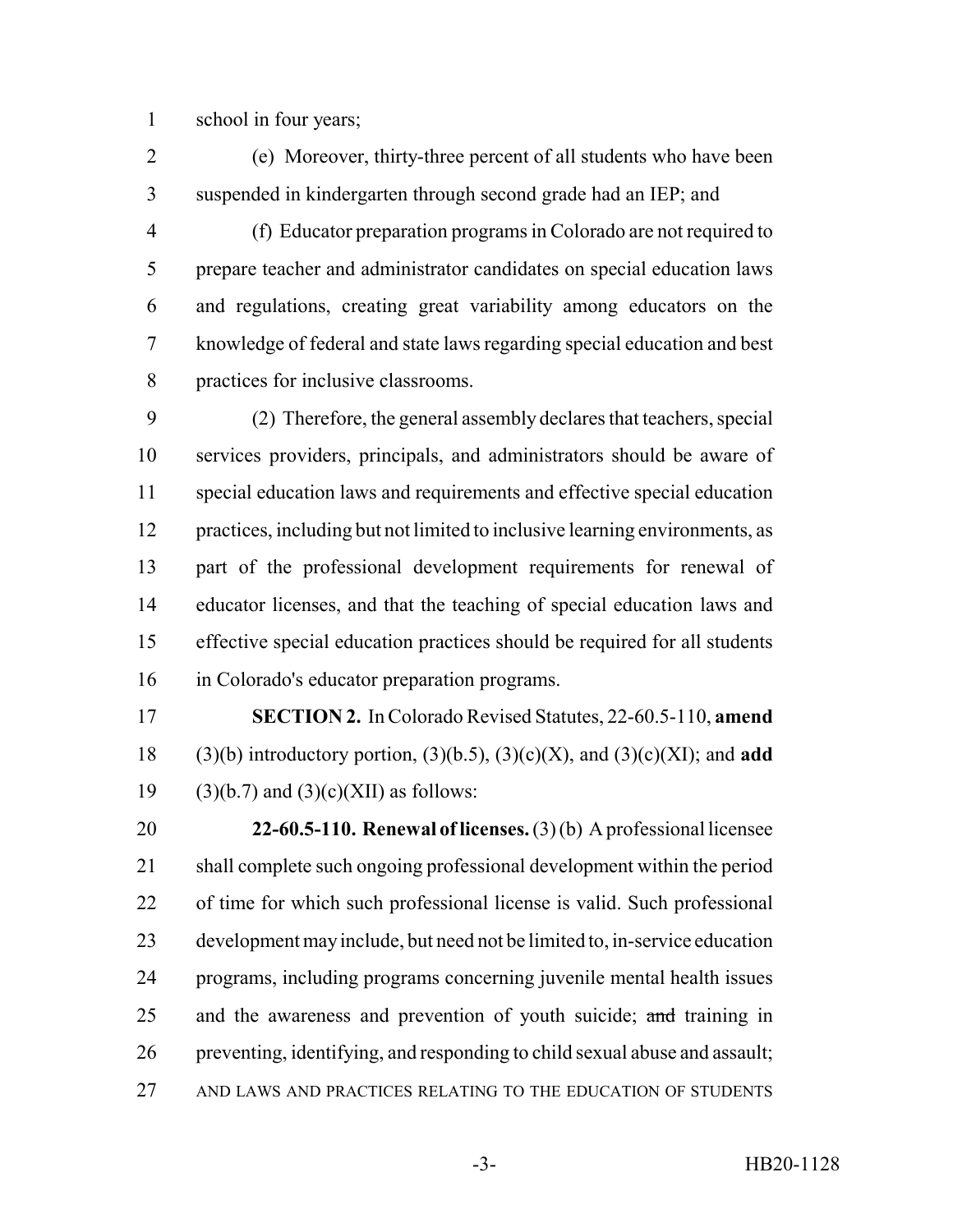WITH DISABILITIES IN THE CLASSROOM, INCLUDING BUT NOT LIMITED TO CHILD FIND AND INCLUSIVE LEARNING ENVIRONMENTS; college or university credit from an accepted institution of higher education or a community, technical, or local district college; educational travel that meets the requirements specified in subsection (3)(d) of this section; involvement in school reform; service as a mentor teacher for teacher candidates participating in clinical practice, as defined in section 23-78-103; internships; and ongoing professional development training and experiences. The state board of education, by rule, may establish minimum criteria for professional development; except that such criteria shall not:

 (b.5) In adopting minimum criteria for professional development activities, the state board, by rule, may require all or a portion of the professional development activities to be related to increasing the license holder's competence in his or her existing or potential endorsement area; or to increasing the professional licensee's skills and competence in delivery of instruction in his or her existing or potential endorsement area; 18 or in the teaching of literacy; OR INCREASING AWARENESS OF LAWS AND PRACTICES RELATING TO EDUCATING STUDENTS WITH DISABILITIES IN THE CLASSROOM, INCLUDING BUT NOT LIMITED TO CHILD FIND AND INCLUSIVE LEARNING ENVIRONMENTS.

 (b.7) (I) IN ADOPTING MINIMUM CRITERIA FOR PROFESSIONAL DEVELOPMENT ACTIVITIES, THE STATE BOARD, BY RULE, SHALL REQUIRE AT LEAST TEN CLOCK HOURS OF PROFESSIONAL DEVELOPMENT DURING THE TERM OF ANY PROFESSIONAL LICENSE RELATING TO INCREASING AWARENESS OF LAWS AND PRACTICES RELATING TO EDUCATING STUDENTS WITH DISABILITIES IN THE CLASSROOM, INCLUDING BUT NOT LIMITED TO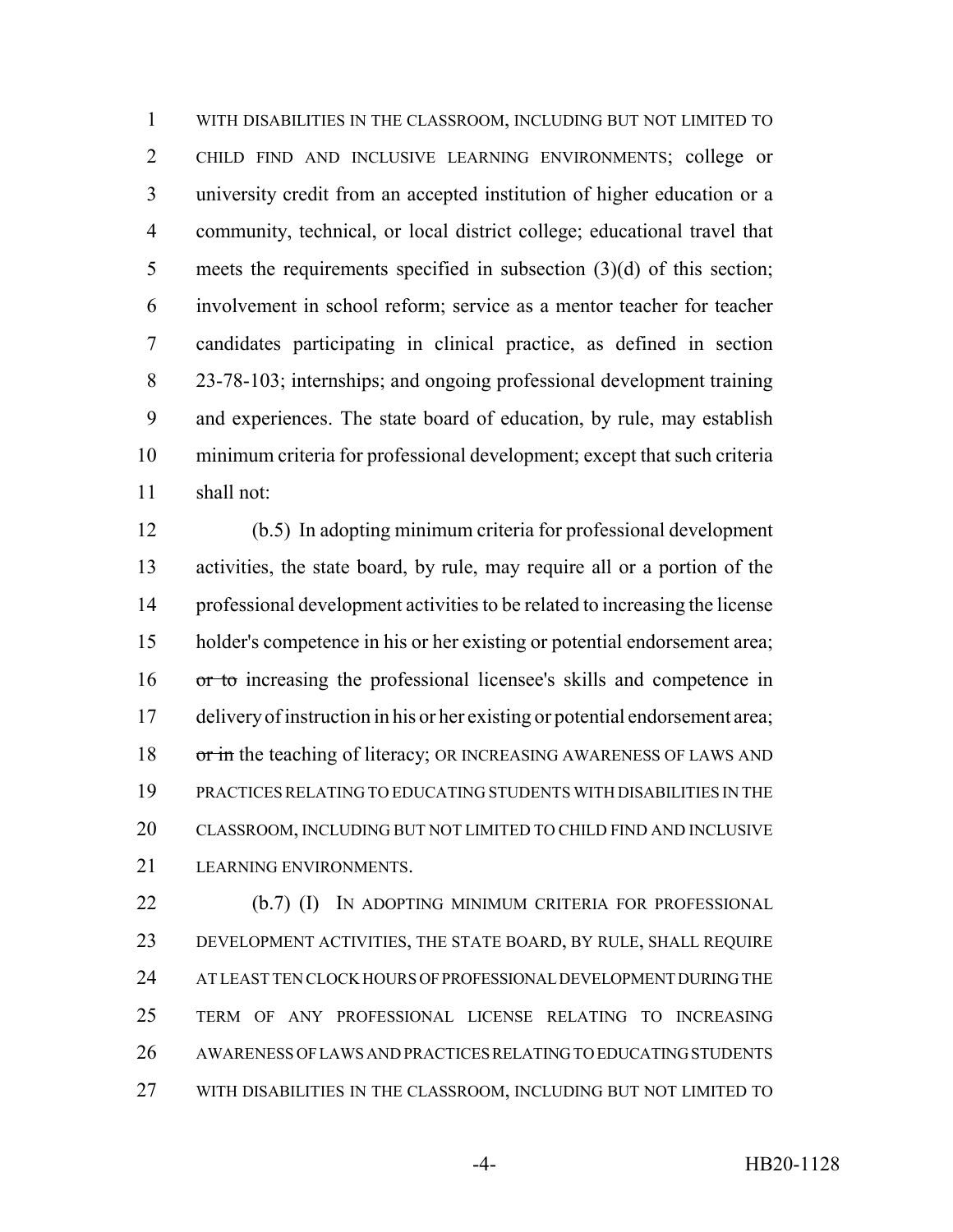CHILD FIND AND INCLUSIVE LEARNING ENVIRONMENTS.

2 (II) THE PROFESSIONAL DEVELOPMENT REQUIREMENT RELATING TO EDUCATING STUDENTS WITH DISABILITIES SET FORTH IN SUBSECTION (3)(b.7)(I) OF THIS SECTION DOES NOT APPLY TO A PROFESSIONAL LICENSEE WHO IS IN THE FINAL YEAR OF THE LICENSE TERM ON THE EFFECTIVE DATE OF THIS SUBSECTION (3)(b.7), BUT DOES APPLY TO THE PROFESSIONAL LICENSEE'S SUBSEQUENT LICENSE TERMS.

 (c) In selecting professional development activities for the renewal of a professional license pursuant to this section, each licensee shall choose those activities that will aid the licensee in meeting the standards for a professional educator, including but not limited to the following goals:

 (X) Effective organization and management of human and financial resources to create a safe and effective working and learning environment; and

 (XI) Awareness of warning signs of dangerous behavior in youth and situations that present a threat to the health and safety of students and knowledge of the community resources available to enhance the health and safety of students and the school community; AND

 (XII) AWARENESS OF LAWS AND PRACTICES RELATING TO EDUCATING STUDENTS WITH DISABILITIES IN THE CLASSROOM, INCLUDING BUT NOT LIMITED TO CHILD FIND AND INCLUSIVE LEARNING ENVIRONMENTS.

 **SECTION 3.** In Colorado Revised Statutes, 22-60.5-111, **amend** 25 (14)(c)(II) and (14)(c)(III); and **add** (14)(c)(IV) as follows:

 **22-60.5-111. Authorization - types - applicants' qualifications - rules.** (14) **Principal authorization.** (c) At a minimum, a person's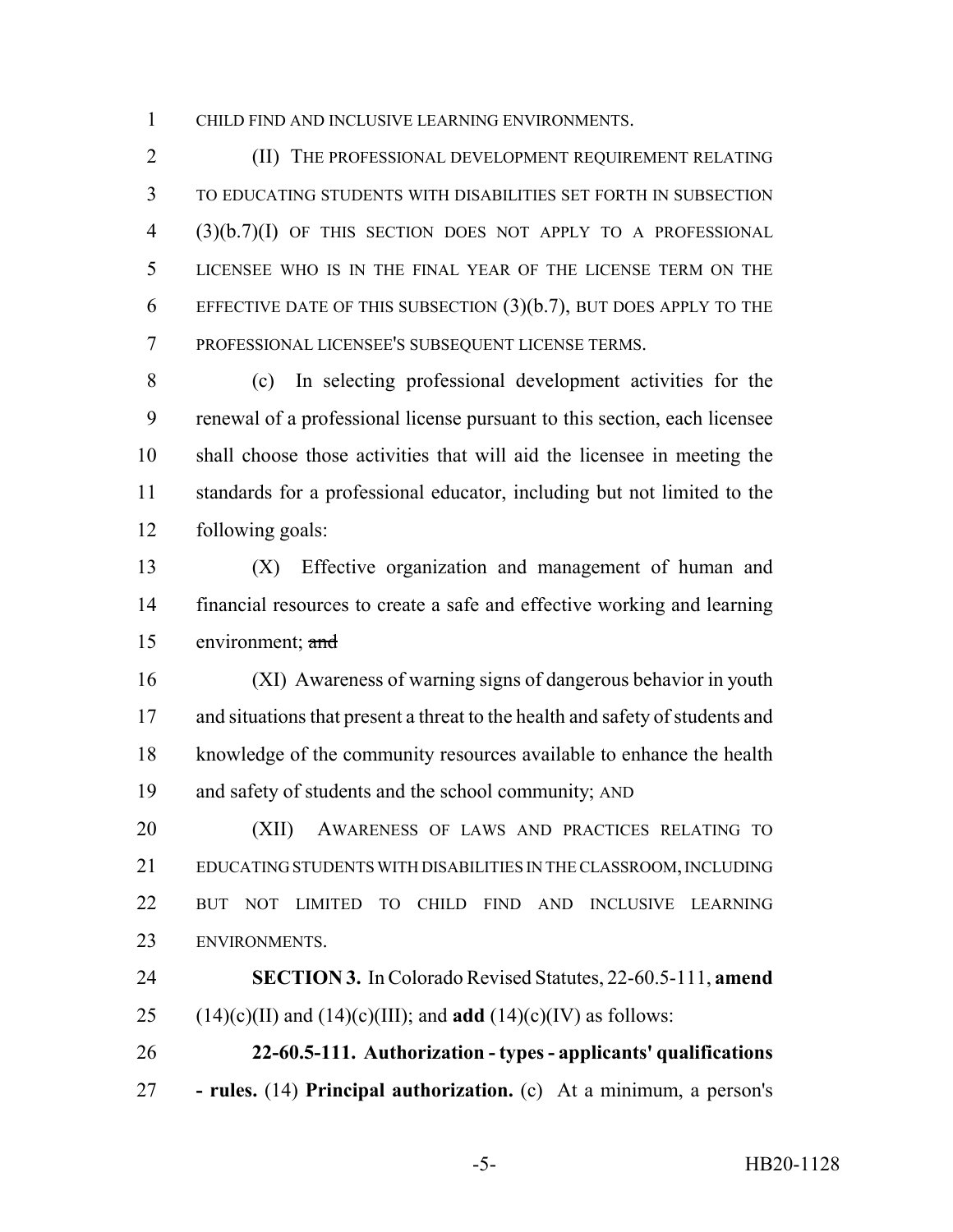individualized alternative principal program shall ensure that:

 (II) The person receives coaching and mentoring from one or more licensed principals and administrators and continuing performance-based assessment of the person's skills development; except that, if the person participates in an individualized alternative principal program offered by a nonpublic school, the person must receive coaching and mentoring from one or more principals and administrators who have 8 three or more years of experience in a nonpublic school; and

 (III) The person demonstrates professional competencies in subject matter areas as specified by rule of the state board of education 11 pursuant to section 22-60.5-303; AND

**IV)** THE PERSON RECEIVES EDUCATION AND TRAINING THAT 13 PROVIDES THE PERSON WITH AN OVERVIEW OF TITLE II OF THE FEDERAL "AMERICANS WITH DISABILITIES ACT OF 1990", 42 U.S.C. SEC. 12101 ET SEQ., AS AMENDED, AND ITS IMPLEMENTING REGULATIONS; SECTION 504 OF THE FEDERAL "REHABILITATION ACT OF 1973", 29 U.S.C. SEC. 701 ET SEQ., AS AMENDED, AND ITS IMPLEMENTING REGULATIONS; THE "INDIVIDUALS WITH DISABILITIES EDUCATION ACT", 20U.S.C. SEC. 1400 ET SEQ., AS AMENDED, AND ITS IMPLEMENTING REGULATIONS; INDIVIDUALIZED EDUCATION PROGRAMS; AND CHILD FIND AND THAT TEACHES EFFECTIVE SPECIAL EDUCATION CLASSROOM PRACTICES, 22 INCLUDING BUT NOT LIMITED TO INCLUSIVE LEARNING ENVIRONMENTS.

 **SECTION 4.** In Colorado Revised Statutes, 22-60.5-205, **add** (2)(i) as follows:

 **22-60.5-205. One-year and two-year alternative teacher programs - legislative declaration - standards and evaluation - duties of department - duties of the state board of education - fees.**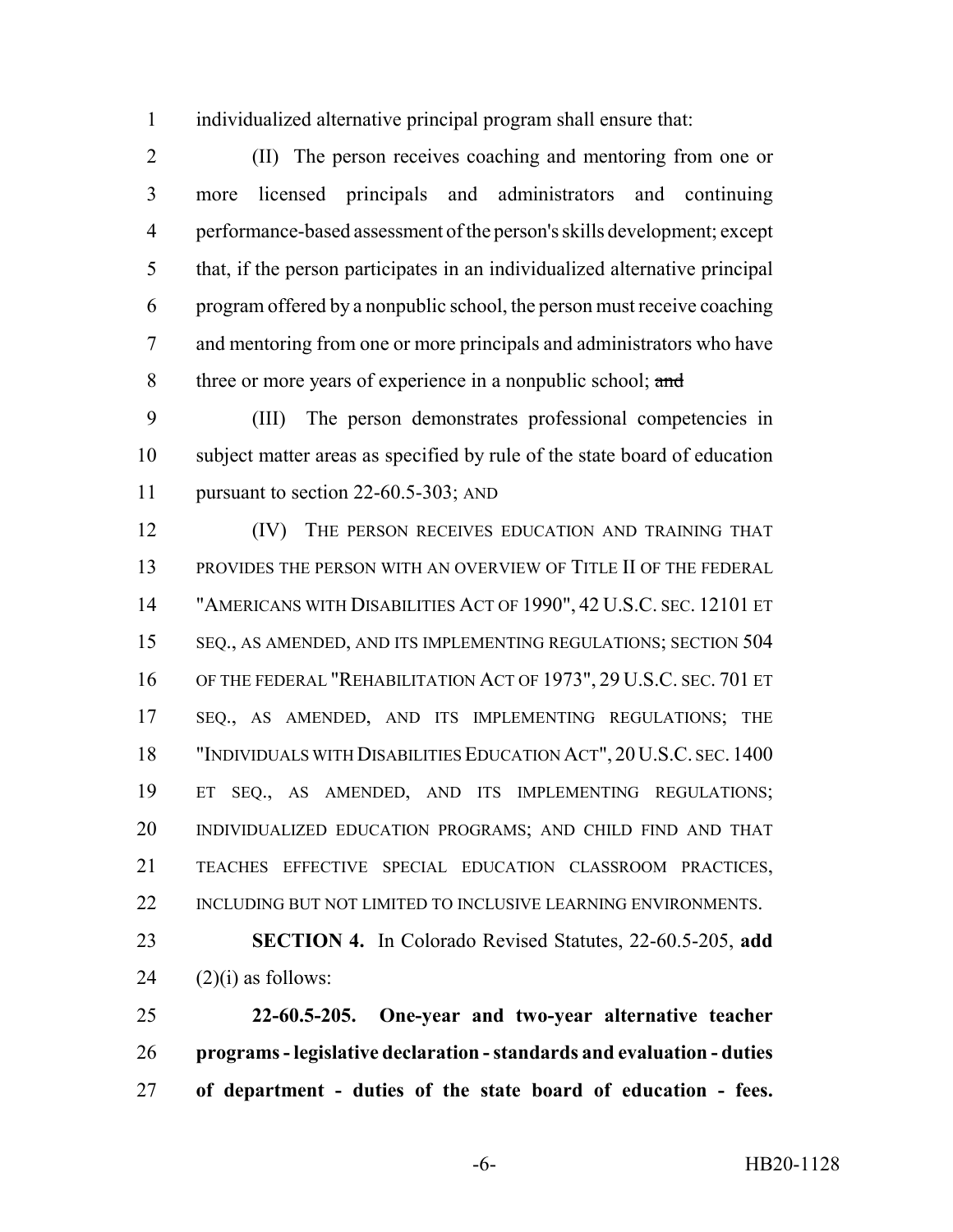(2) Designated agencies are hereby authorized to implement one-year alternative teacher programs or two-year alternative teacher programs, which two-year programs were formerly known as teacher in residence programs, as follows:

 (i) AN ALTERNATIVE TEACHER PROGRAM MUST INCLUDE COURSE WORK THAT PROVIDES ALTERNATIVE TEACHERS WITH AN OVERVIEW OF TITLE II OF THE FEDERAL "AMERICANS WITH DISABILITIES ACT OF 1990", 42 U.S.C. SEC. 12101 ET SEQ., AS AMENDED, AND ITS IMPLEMENTING REGULATIONS; SECTION 504 OF THE FEDERAL "REHABILITATION ACT OF 1973", 29 U.S.C. SEC. 701 ET SEQ., AS AMENDED, AND ITS IMPLEMENTING REGULATIONS; THE "INDIVIDUALS WITH DISABILITIES EDUCATION ACT", 20 U.S.C. SEC. 1400 ET SEQ., AS AMENDED, AND ITS IMPLEMENTING REGULATIONS; INDIVIDUALIZED EDUCATION PROGRAMS; AND CHILD FIND AND THAT TEACHES EFFECTIVE SPECIAL EDUCATION CLASSROOM PRACTICES, INCLUDING BUT NOT LIMITED TO INCLUSIVE LEARNING ENVIRONMENTS.

 **SECTION 5.** In Colorado Revised Statutes, 22-60.5-305.5, **add** (3)(a.5) as follows:

 **22-60.5-305.5. Alternative principal preparation program - legislative declaration.** (3) In designing an individualized alternative principal program, the school district, charter school, or nonpublic school shall, at a minimum, ensure that:

23 (a.5) THE PROGRAM PROVIDES INFORMATION AND TRAINING THAT INCLUDES AN OVERVIEW OF TITLE II OF THE FEDERAL "AMERICANS WITH DISABILITIES ACT OF 1990", 42 U.S.C. SEC. 12101 ET SEQ., AS AMENDED, AND ITS IMPLEMENTING REGULATIONS; SECTION 504 OF THE FEDERAL "REHABILITATION ACT OF 1973", 29 U.S.C. SEC. 701 ET SEQ., AS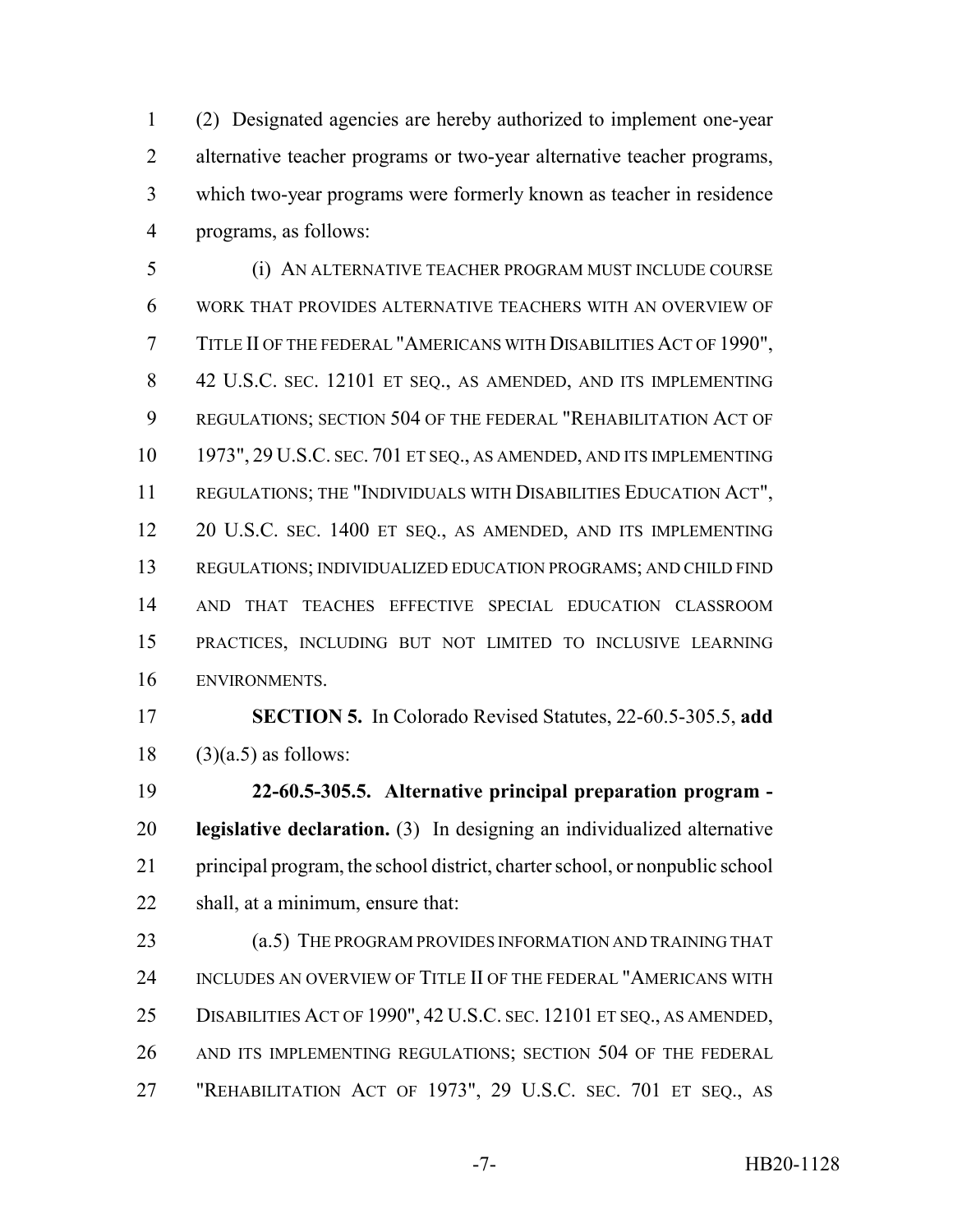AMENDED, AND ITS IMPLEMENTING REGULATIONS; THE "INDIVIDUALS WITH DISABILITIES EDUCATION ACT", 20 U.S.C. SEC. 1400 ET SEQ., AS AMENDED, AND ITS IMPLEMENTING REGULATIONS; INDIVIDUALIZED EDUCATION PROGRAMS; AND CHILD FIND AND THAT TEACHES EFFECTIVE SPECIAL EDUCATION CLASSROOM PRACTICES, INCLUDING BUT NOT LIMITED TO INCLUSIVE LEARNING ENVIRONMENTS.

 **SECTION 6.** In Colorado Revised Statutes, 23-1-121, **add** 8  $(2)(c.7)$  as follows:

 **23-1-121. Commission directive - approval of educator preparation programs - review.** (2) The commission shall adopt policies establishing the requirements for educator preparation programs offered by institutions of higher education. The department shall work in cooperation with the state board of education in developing the requirements for educator preparation programs. At a minimum, the requirements must ensure that each educator preparation program complies with section 23-1-125, is designed on a performance-based model, and includes:

 (c.7) COURSE WORK THAT PROVIDES EDUCATOR CANDIDATES WITH AN OVERVIEW OF TITLE II OF THE FEDERAL "AMERICANS WITH DISABILITIES ACT OF 1990", 42 U.S.C. SEC. 12101 ET SEQ., AS AMENDED, AND ITS IMPLEMENTING REGULATIONS; SECTION 504 OF THE FEDERAL "REHABILITATION ACT OF 1973", 29 U.S.C. SEC. 701 ET SEQ., AS AMENDED, AND ITS IMPLEMENTING REGULATIONS; THE "INDIVIDUALS WITH DISABILITIES EDUCATION ACT", 20 U.S.C. SEC. 1400 ET SEQ., AS AMENDED, AND ITS IMPLEMENTING REGULATIONS; INDIVIDUALIZED EDUCATION PROGRAMS; AND CHILD FIND AND THAT TEACHES EDUCATORS EFFECTIVE SPECIAL EDUCATION CLASSROOM PRACTICES, INCLUDING BUT